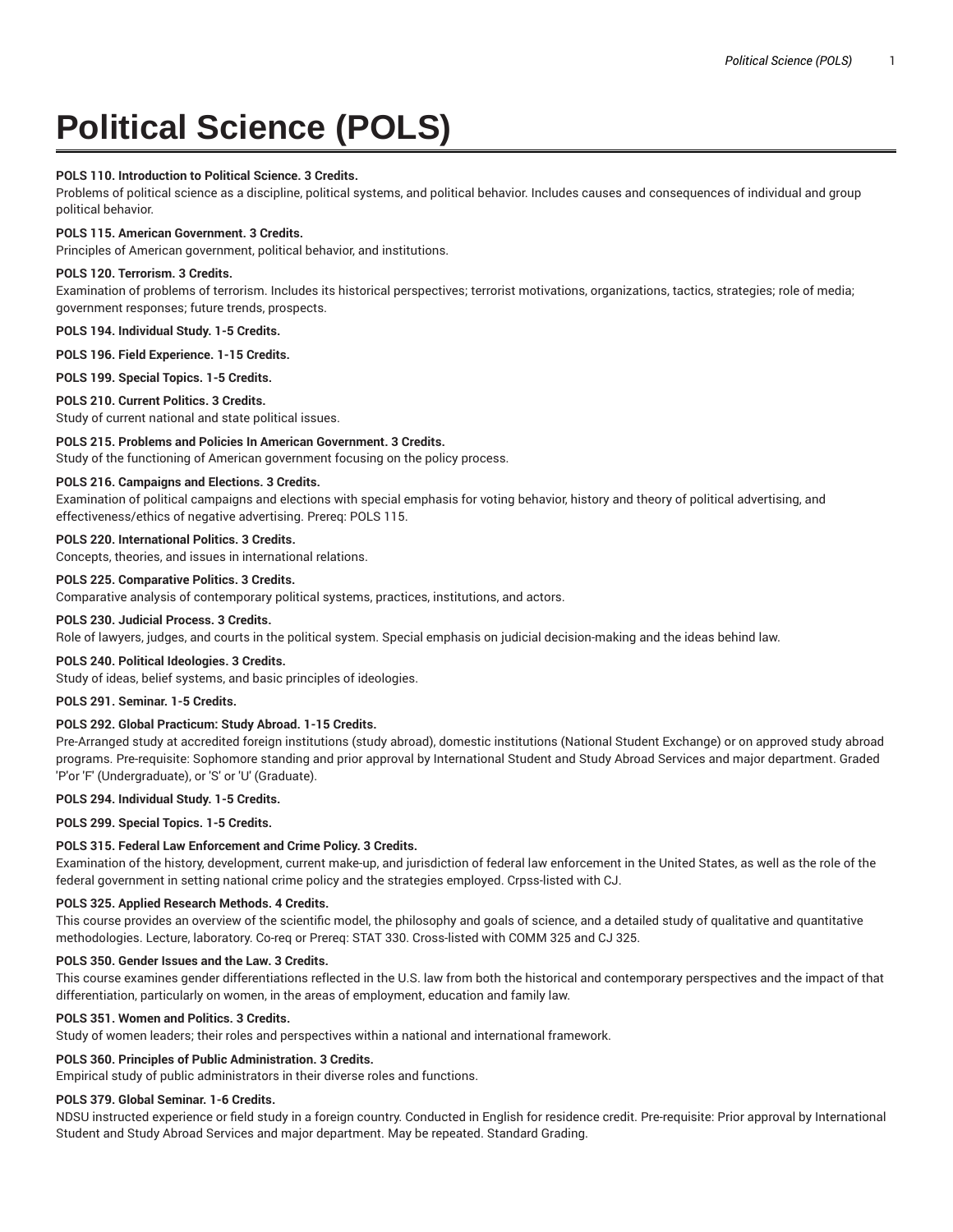# **POLS 391. Seminar. 1-5 Credits.**

## **POLS 392. Global Practicum: Study Abroad. 1-15 Credits.**

Pre-Arranged study at accredited foreign institutions (study abroad), domestic institutions (National Student Exchange) or on approved study abroad programs. Pre-requisite: Sophomore standing and prior approval by International Student and Study Abroad Services and major department. Graded 'P'or 'F' (Undergraduate), or 'S' or 'U' (Graduate).

## **POLS 394. Individual Study. 1-5 Credits.**

#### **POLS 397. Fe/Coop Ed/Internship. 1-15 Credits.**

**POLS 399. Special Topics. 1-5 Credits.**

## **POLS 420. Political Behavior-Executive-Legislative Process. 3 Credits.**

Behavioral study of executives and legislators with emphasis on examination of empirical data. {Also offered for graduate credit - see POLS 620.}.

#### **POLS 421. Political Behavior-Political Parties. 3 Credits.**

Behavioral study of political leaders with emphasis on examination of empirical data. Prereq: admission to the Political Science professional program. {Also offered for graduate credit - see POLS 621.}.

## **POLS 422. State and Local Politics. 3 Credits.**

This course is designed to guide students through a discovery of American politics at the sub-national level. From a comparative perspective, students examine differences between states in terms of their political structures, behavior, and environments. Prereq: POLS 110 or POLS 115, at least junior standing and admission to the Political Science professional program. {Also offered for graduate credit - see POLS 622.}.

## **POLS 423. Public Policy Analysis. 3 Credits.**

Provides an overview of public policy analysis, from development to implementation to evaluation. Students explore these skills through the in-depth examination of one or two current public policy issues. Prereq: Political Science majors or minors only.

## **POLS 430. Constitutional Law-Civil Liberties. 3 Credits.**

Examination of First Amendment rights including freedom of speech, press, religion, association, and assembly. Due process and equal protection concerns are also addressed. Prereq: at least junior standing {Also offered for graduate credit - see POLS 630.}.

## **POLS 431. Constitutional Law-Criminal Justice. 3 Credits.**

Study of Fourth, Fifth, and Sixth Amendment rights. Emphasis on the law of arrest, search and seizure, self-incrimination, and right to counsel. {Also offered for graduate credit - see POLS 631.}.

## **POLS 442. Global Policy Issues. 3 Credits.**

Analysis of the impact of planetary limits to growth, increasing globalization of the world economy, and changing control over resource systems on global politics. {Also offered for graduate credit - see POLS 642.}.

## **POLS 444. International Law. 3 Credits.**

Examines the history and foundation of the international legal system, including custom, treaties, jurisdiction, and the relationship between international and municipal law. Prereq: POLS 220. {Also offered for graduate credit - see POLS 644.}.

## **POLS 445. Ethnic Conflicts. 3 Credits.**

Explores numerous topics and cases related to ethnic conflicts, including the nature of ethnic identity, the causes of ethnic conflicts, and ethnic conflict prevention/resolution. {Also offered for graduate credit - see POLS 645.}.

# **POLS 446. International Criminal Law. 3 Credits.**

Examines international criminal law. Topics will include war crimes, crimes against humanity, genocide, aggression, and other related issues. Prereq: POLS 220 or POLS 225.

## **POLS 450. Politics of the Developing Countries. 3 Credits.**

Comparative examination of the government and politics of developing countries. Attention is given to special economic and cultural circumstances facing the political systems of these countries. {Also offered for graduate credit - see POLS 650.}.

## **POLS 451. Politics of the Industrialized Countries. 3 Credits.**

Comparative study of government and politics in the industrialized countries including the analysis of legislative and executive branches, parties, bureaucracies, constitutions, policies, and voting behavior. {Also offered for graduate credit - see POLS 651.}.

### **POLS 452. Comparative Political Economy. 3 Credits.**

Comparative study of the relationship between politics and the economy in industrialized and developing countries. Topics include elections, trade, development, investment, redistribution, and the political business cycle. {Also offered for graduate credit - see POLS 652.}.

# **POLS 453. Environmental Policy and Politics. 3 Credits.**

Course is designed to provide students with both a general and advanced understanding of environmental issues. Will examine philosophical underpinnings informing environmental policy making as well as analyze various substantive environmental issues in US. {Also offered for graduate credit - see POLS 653.}.

#### **POLS 489. Senior Seminar. 3 Credits.**

Capstone experience. Emphasis on integrative skills needed to interrelate the concepts of the discipline.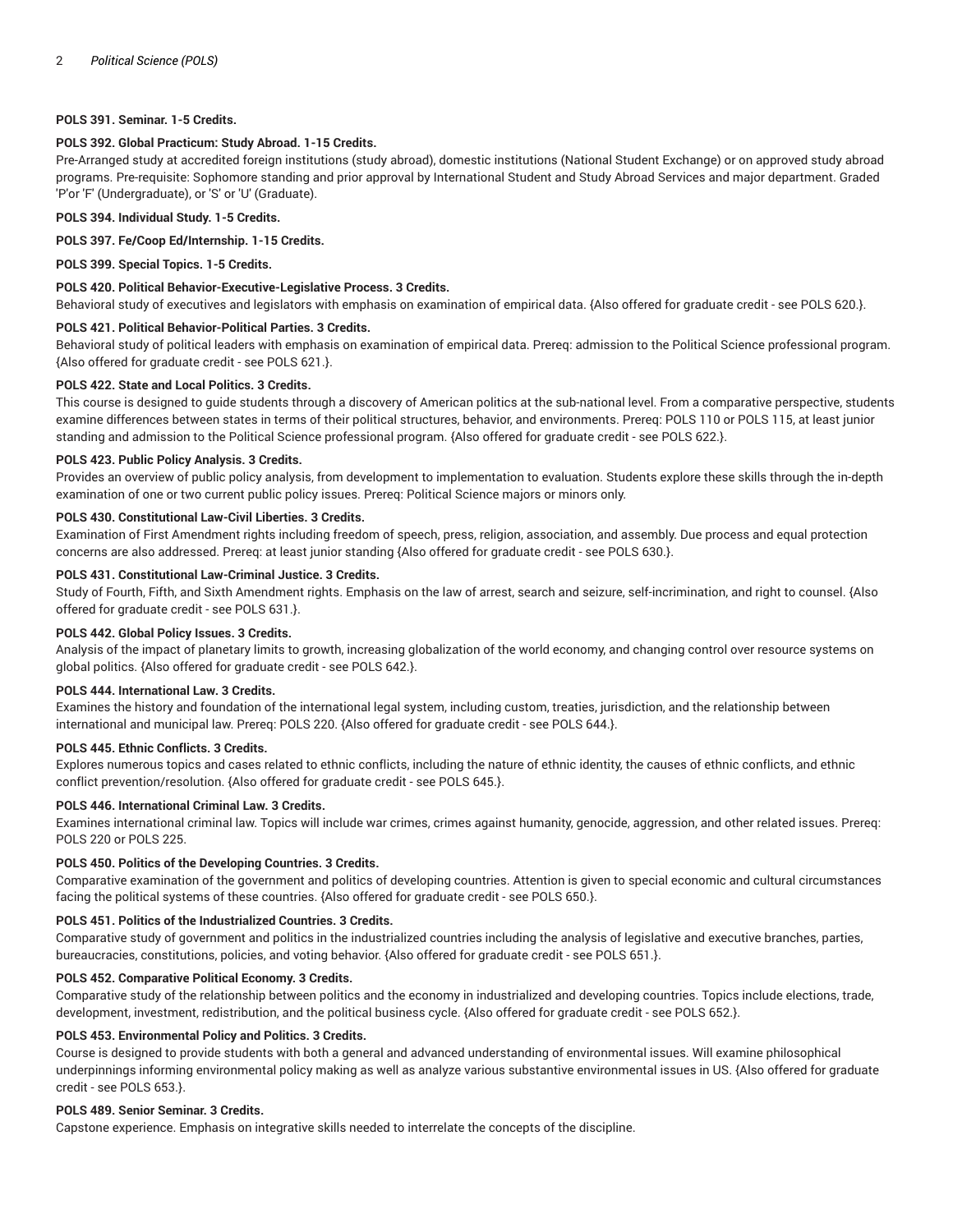## **POLS 491. Seminar. 1-5 Credits.**

## **POLS 491H. Seminar. 1-3 Credits.**

## **POLS 492. Global Practicum: Study Abroad. 1-15 Credits.**

Pre-Arranged study at accredited foreign institutions (study abroad), domestic institutions (National Student Exchange) or on approved study abroad programs. Pre-requisite: Sophomore standing and prior approval by International Student and Study Abroad Services and major department. Graded 'P'or 'F' (Undergraduate), or 'S' or 'U' (Graduate).

**POLS 494. Individual Study. 1-5 Credits.**

**POLS 496. Field Experience. 1-15 Credits.**

**POLS 499. Special Topics. 1-5 Credits.**

#### **POLS 620. Political Behavior-Executive-Legislative Process. 3 Credits.**

Behavioral study of executives and legislators with emphasis on examination of empirical data. {Also offered for undergraduate credit - see POLS 420.}.

## **POLS 621. Political Behavior-Political Parties. 3 Credits.**

Behavioral study of political leaders with emphasis on examination of empirical data. {Also offered for undergraduate credit - see POLS 421.}.

## **POLS 622. State and Local Politics. 3 Credits.**

This course is designed to guide students through a discovery of American politics at the sub-national level. From a comparative perspective, students examine differences between states in terms of their political structures, behavior, and environments. {Also offered for undergraduate credit - see POLS 422.}.

## **POLS 630. Constitutional Law-Civil Liberties. 3 Credits.**

Examination of First Amendment rights including freedom of speech, press, religion, association, and assembly. Due process and equal protection concerns are also addressed. {Also offered for undergraduate credit - see POLS 430.}.

#### **POLS 631. Constitutional Law-Criminal Justice. 3 Credits.**

Study of Fourth, Fifth, and Sixth Amendment rights. Emphasis on the law of arrest, search and seizure, self-incrimination, and right to counsel. {Also offered for undergraduate credit - see POLS 431.}.

## **POLS 642. Global Policy Issues. 3 Credits.**

Analysis of the impact of planetary limits to growth, increasing globalization of the world economy, and changing control over resource systems on global politics. {Also offered for undergraduate credit - see POLS 442.}.

## **POLS 644. International Law. 3 Credits.**

Examines the history and foundation of the international legal system, including custom, treaties, jurisdiction, and the relationship between international and municipal law. {Also offered for undergraduate credit - see POLS 444.}.

#### **POLS 645. Ethnic Conflicts. 3 Credits.**

Explores numerous topics and cases related to ethnic conflicts, including the nature of ethnic identity, the causes of ethnic conflicts, and ethnic conflict prevention/resolution. {Also offered for undergraduate credit - see POLS 445.}.

## **POLS 650. Politics of the Developing Countries. 3 Credits.**

Comparative examination of the government and politics of developing countries. Attention is given to special economic and cultural circumstances facing the political systems of these countries. {Also offered for undergraduate credit - see POLS 450.}.

#### **POLS 651. Politics of the Industrialized Countries. 3 Credits.**

Comparative study of government and politics in the industrialized countries including the analysis of legislative and executive branches, parties, bureaucracies, constitutions, policies, and voting behavior. {Also offered for undergraduate credit - see POLS 451.}.

## **POLS 652. Comparative Political Economy. 3 Credits.**

Comparative study of the relationship between politics and the economy in industrialized and developing countries. Topics include elections, trade, development, investment, redistribution, and the political business cycle. {Also offered for undergraduate credit - see POLS 452 .}.

## **POLS 653. Environmental Policy and Politics. 3 Credits.**

Course is designed to provide students with both a general and advanced understanding of environmental issues. Will examine philosophical underpinnings informing environmental policy making as well as analyze various substantive environmental issues in US. {Also offered for undergraduate credit - see POLS 453.}.

# **POLS 692. Global Practicum: Study Abroad. 1-15 Credits.**

Pre-Arranged study at accredited foreign institutions (study abroad), domestic institutions (National Student Exchange) or on approved study abroad programs. Pre-requisite: Sophomore standing and prior approval by International Student and Study Abroad Services and major department. Graded 'P'or 'F' (Undergraduate), or 'S' or 'U' (Graduate).

# **POLS 696. Special Topics. 1-5 Credits.**

## **POLS 720. Theoretical Perspectives to the Study of Political Science. 3 Credits.**

Designed to guide beginning graduate students through the dominant paradigms and emerging subject areas of political science scholarship.